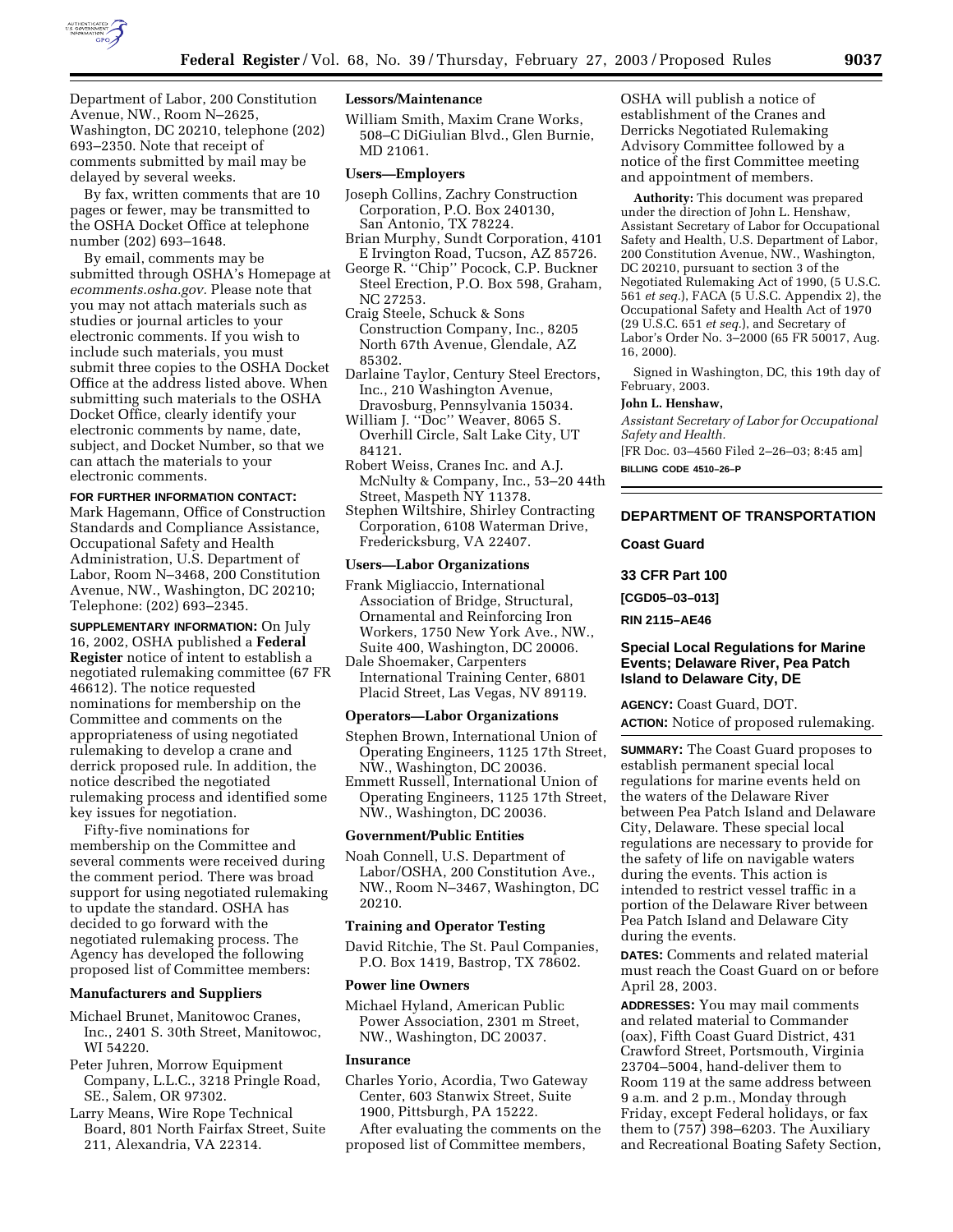Fifth Coast Guard District, maintains the public docket for this rulemaking. Comments and material received from the public, as well as documents indicated in this preamble as being available in the docket, will become part of this docket and will be available for inspection or copying at the above address between 9 a.m. and 2 p.m., Monday through Friday, except Federal holidays.

**FOR FURTHER INFORMATION CONTACT:** S.L. Phillips, Project Manager, Auxiliary and Recreational Boating Safety Section, at (757) 398–6204.

# **SUPPLEMENTARY INFORMATION:**

# **Request for Comments**

We encourage you to participate in this rulemaking by submitting comments and related material. If you do so, please include your name and address, identify the docket number for this rulemaking (CGD05–03–013), indicate the specific section of this document to which each comment applies, and give the reason for each comment. Please submit all comments and related material in an unbound format, no larger than 81⁄2 by 11 inches, suitable for copying. If you would like to know they reached us, please enclose a stamped, self-addressed postcard or envelope. We will consider all comments and material received during the comment period. We may change this proposed rule in view of them.

# **Public Meeting**

We do not now plan to hold a public meeting. But you may submit a request for a meeting by writing to the address listed under **ADDRESSES** explaining why one would be beneficial. If we determine that one would aid this rulemaking, we will hold one at a time and place announced by a later notice in the **Federal Register**.

# **Background and Purpose**

Each year during the months of June and September, marine events are conducted on a portion of the Delaware River between Pea Patch Island and Delaware City, Delaware. The events consist of 175 to 800 athletes swimming from Fort Delaware on Pea Patch Island to Battery Park in Delaware City. A fleet of spectator vessels gathers nearby to view the swimming events. To provide for the safety of participants, spectators and other transiting vessels, the Coast Guard will temporarily restrict vessel traffic in the event area during the events.

#### **Discussion of Proposed Rule**

The Coast Guard proposes to establish permanent special local regulations on

specified waters of the Delaware River between Pea Patch Island and Delaware City, Delaware. The special local regulations will be enforced only during the swimming events; a 2-hour period in June and a 2-hour period in September. The effect will be to restrict general navigation in the regulated area during the events. Except for event participants and persons or vessels authorized by the Coast Guard Patrol Commander, no person or vessel may enter or remain in the regulated area. These regulations are needed to control vessel traffic during the event to enhance the safety of participants, spectators and transiting vessels.

# **Regulatory Evaluation**

This proposed rule is not a ''significant regulatory action'' under section 3(f) of Executive Order 12866, Regulatory Planning and Review, and does not require an assessment of potential costs and benefits under section 6(a)(3) of that Order. The Office of Management and Budget has not reviewed it under that Order. It is not ''significant'' under the regulatory policies and procedures of the Department of Transportation (DOT) (44 FR 11040, February 26, 1979).

We expect the economic impact of this proposed rule to be so minimal that a full Regulatory Evaluation under paragraph 10e of the regulatory policies and procedures of DOT is unnecessary.

Although this proposed regulation will prevent traffic from transiting a portion of the Delaware River during the event, the effect of this proposed regulation will not be significant due to the limited duration that the regulated area will be in effect and the extensive advance notifications that will be made to the maritime community via the Local Notice to Mariners, marine information broadcasts, and area newspapers, so mariners can adjust their plans accordingly. Additionally, the proposed regulated area has been narrowly tailored to impose the least impact on general navigation yet provide the level of safety deemed necessary.

### **Small Entities**

Under the Regulatory Flexibility Act (5 U.S.C. 601–612), we have considered whether this proposed rule would have a significant economic impact on a substantial number of small entities. The term ''small entities'' comprises small businesses, not-for-profit organizations that are independently owned and operated and are not dominant in their fields, and governmental jurisdictions with populations of less than 50,000.

The Coast Guard certifies under 5 U.S.C. 605(b) that this proposed rule would not have a significant economic impact on a substantial number of small entities. This proposed rule would affect the following entities, some of which might be small entities: The owners or operators of vessels intending to transit or anchor in a portion of the Delaware River on the third Saturday of June or September.

This proposed rule would not have a significant economic impact on a substantial number of small entities for the following reasons. This proposed rule would be in effect for only 2 hours on 2 days each year. Vessel traffic could pass safely around the regulated area. Before the enforcement period, we would issue maritime advisories so mariners can adjust their plans accordingly.

If you think that your business, organization, or governmental jurisdiction qualifies as a small entity and that this proposed rule would have a significant economic impact on it, please submit a comment (*see* **ADDRESSES**) explaining why you think it qualifies and how and to what degree this proposed rule would economically affect it.

## **Assistance for Small Entities**

Under section 213(a) of the Small Business Regulatory Enforcement Fairness Act of 1996 (Pub. L. 104–121), we want to assist small entities in understanding this proposed rule so that they can better evaluate its effects on them and participate in the rulemaking. If the rule would affect your small business, organization, or governmental jurisdiction and you have questions concerning its provisions or options for compliance, please contact the address listed under **ADDRESSES.**

#### **Collection of Information**

This proposed rule would call for no new collection of information under the Paperwork Reduction Act of 1995 (44 U.S.C. 3501–3520).

#### **Federalism**

A rule has implications for federalism under Executive Order 13132, Federalism, if it has a substantial direct effect on State or local governments and would either preempt State law or impose a substantial direct cost of compliance on them. We have analyzed this proposed rule under that Order and have determined that it does not have implications for federalism.

#### **Unfunded Mandates Reform Act**

The Unfunded Mandates Reform Act of 1995 (2 U.S.C. 1531–1538) requires